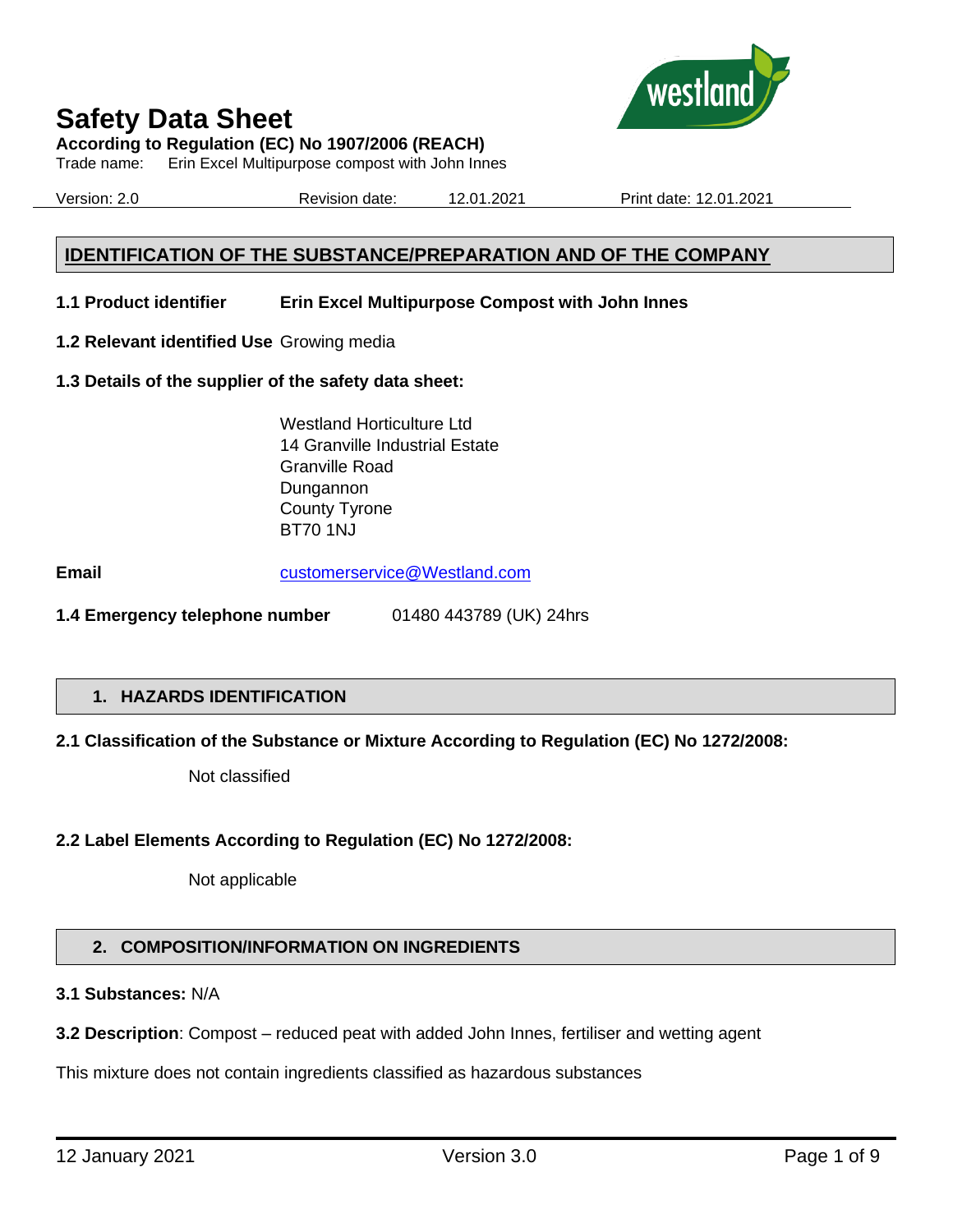

**According to Regulation (EC) No 1907/2006 (REACH)**

Trade name: Erin Excel Multipurpose compost with John Innes

Version: 2.0 Revision date: 12.01.2021 Print date: 12.01.2021

#### **4. FIRST AID MEASURES**

#### **4.1 Description of first aid measures**

**General information:** Have the product container, label or Material Safety Data Sheet with you when calling a poison control center or physician, or going for treatment. Get medical advice is any symptoms occur or persist

- **Inhalation:** Move person to fresh air. Keep patient warm and at rest.
- **Skin Contact:** Wash off with soap and plenty of water.
- **Eye Contact:** Rinse with plenty of water, also under the eyelids, for at least 15 minutes. Remove contact lenses and continue flushing.
- **Ingestion:** Rinse out mouth and then drink water

#### **4.2 Most important symptoms and effects, both acute and delayed**

Information not available

#### **4.3 Indication of any immediate medical attention and special treatment needed**

Information not available

#### **5. FIRE FIGHTING MEASURES**

#### **5.1 Extinguishing Media:**

The mixture is not classified as flammable as such extinguishing media should be chosen as appropriate for surrounding materials.

#### **5.2 Specific Hazards Arising From the Substance or Mixture:**

Fire may produce hazardous products of combustion such as carbon monoxide Exposure to decomposition products may be a hazard to health.

#### **5.3 Advice for Fire Fighters:**

Wear full protective clothing and self-contained breathing apparatus if required

#### **Additional Information:** None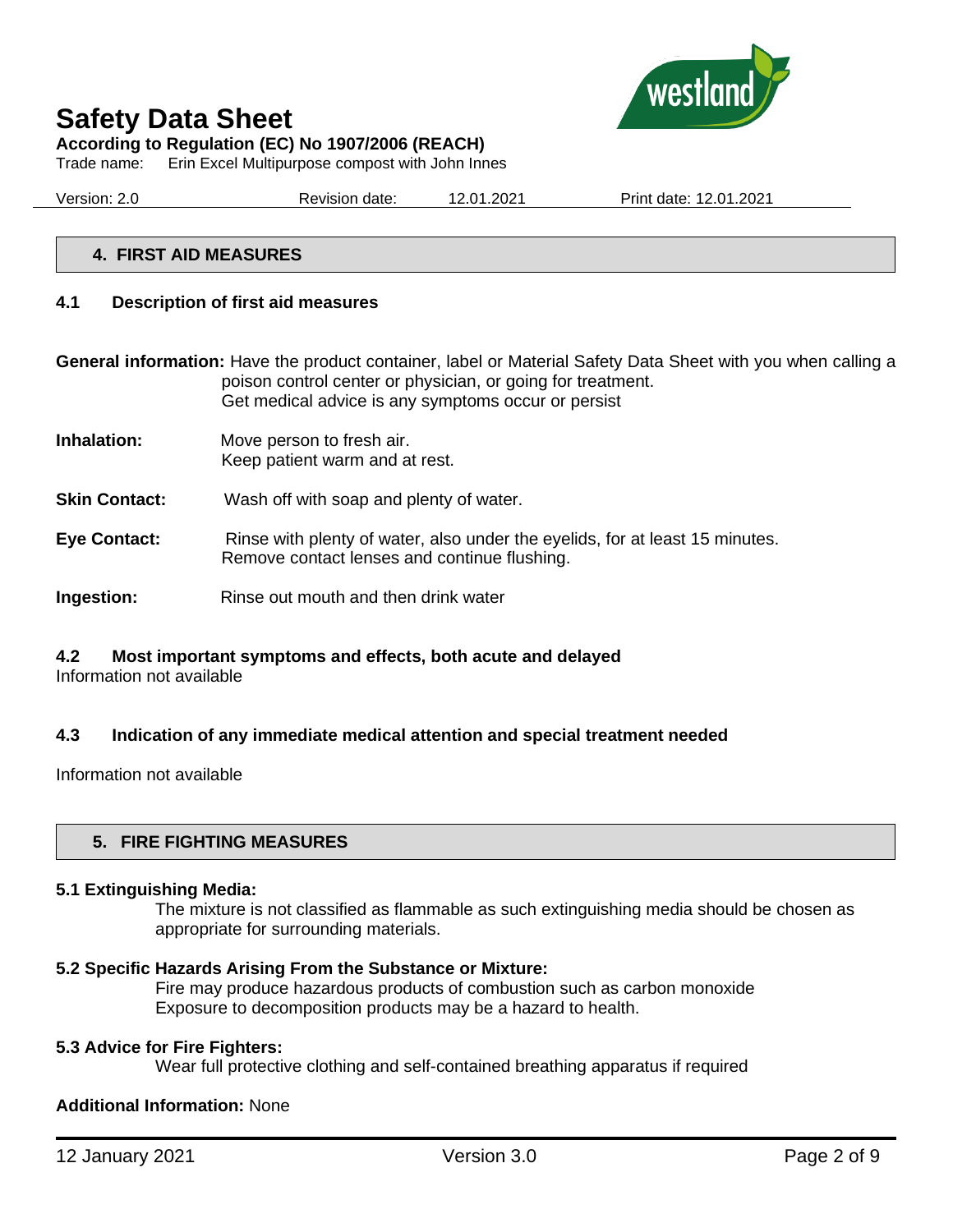

**According to Regulation (EC) No 1907/2006 (REACH)**

Trade name: Erin Excel Multipurpose compost with John Innes

Version: 2.0 Revision date: 12.01.2021 Print date: 12.01.2021

#### **6. ACCIDENTAL RELEASE MEASURES**

#### **6.1 Personal Precautions, Protective Equipment and Emergency Procedures:**

Avoid formation / breathing of dust Avoid contact with skin and eyes Ensure adequate ventilation

#### **6.2 Environmental Precautions:**

Not applicable

#### **6.3 Methods and Materials for Containment and Cleaning Up:**

Vacuum or sweep up material Wash affected area with water Place into suitable labelled containers for disposal according to local / national regulations

#### **Additional information:** none

#### **7. HANDLING AND STORAGE**

#### **7.1 Precautions for safe handling**

- Prevent dust formation and inhalation
- Avoid contact with eyes and skin
- Wear gloves when handling the product over long periods of time
- Wash hands and observe good hygiene practice after handling this product

#### **7.2 Conditions for safe storage, including any incompatibilities**

• Keep product in original labelled containers

#### **7.3 Specific End Uses**:

Use as compost according to the instruction on the label

#### **8. EXPOSURE CONTROLS / PERSONAL PROTECTION**

#### **8.1 Control Parameters**

No ingredients with limit values that require monitoring at the workplace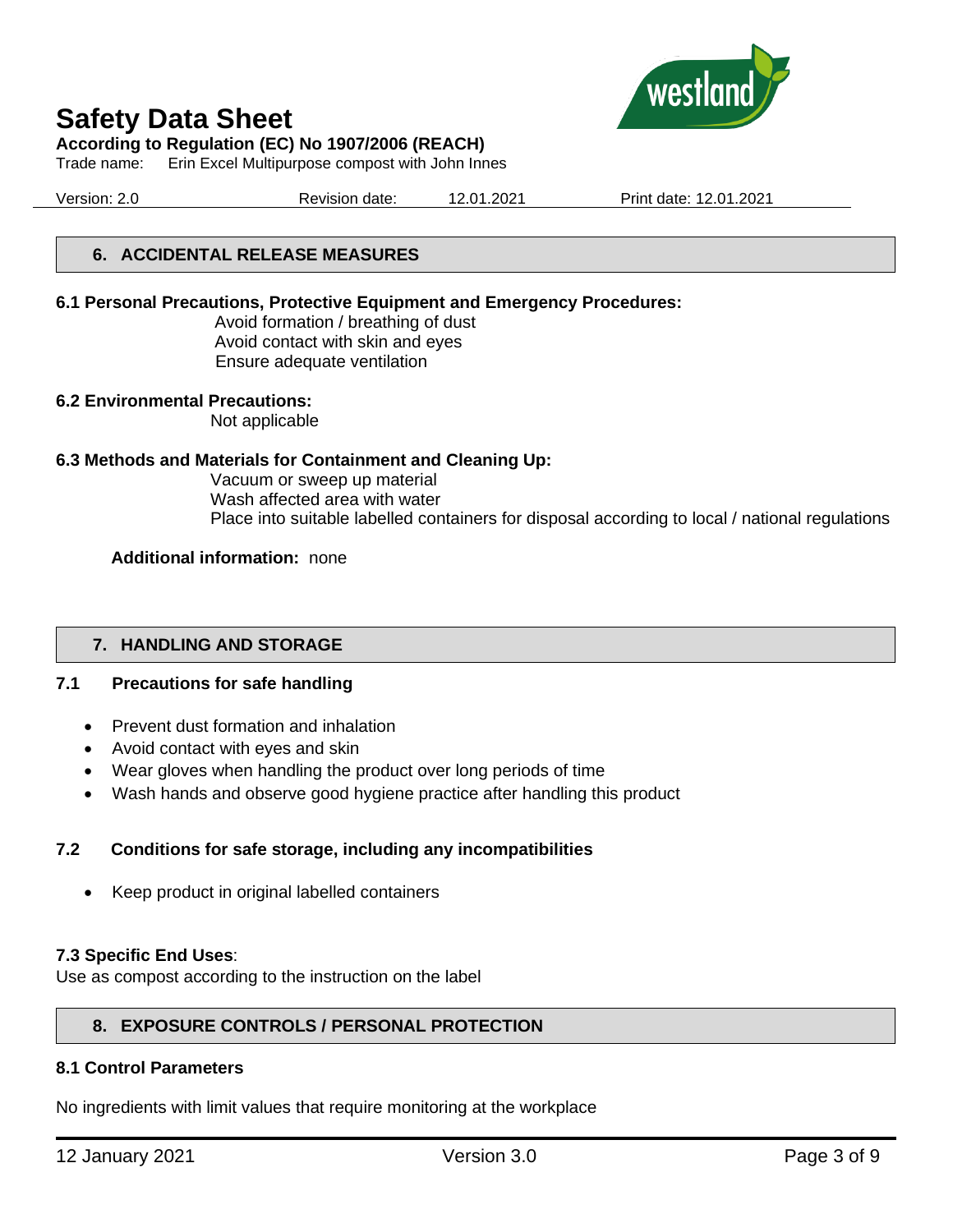

**According to Regulation (EC) No 1907/2006 (REACH)**

Trade name: Erin Excel Multipurpose compost with John Innes

|  | Version: 2.0 | Revision date: | 12.01.2021 | Print date: 12.01.2021 |
|--|--------------|----------------|------------|------------------------|
|--|--------------|----------------|------------|------------------------|

#### **8.2 Exposure Controls**

|                                | 8.2.1 Appropriate engineering controls: No special ventilation requirements.<br>Avoid high dust concentration and provide ventilation where necessary                                                                                                                                                                                                                                                                                        |
|--------------------------------|----------------------------------------------------------------------------------------------------------------------------------------------------------------------------------------------------------------------------------------------------------------------------------------------------------------------------------------------------------------------------------------------------------------------------------------------|
| <b>Protective Measures:</b>    | The use of technical measures should always have priority over the use of personal<br>protective equipment<br>A risk assessment based on the task being performed and the risks involved should<br>be carried out to determine personal protection equipment required<br>When selecting personal protective equipment, seek appropriate professional<br>advice<br>Personal protective equipment should be certified to appropriate standards |
| <b>Respiratory Protection:</b> | Not necessary if room is well ventilated<br>Use suitable dust respirator if dust concentration is high or if a risk assessment<br>indicates this is necessary. (Filter P2)                                                                                                                                                                                                                                                                   |
| <b>Hand Protection:</b>        | Wear suitable gloves when handling the product over long periods or if a risk<br>assessment indicates this is necessary. Gloves complying with EN420                                                                                                                                                                                                                                                                                         |
| <b>Eye Protection:</b>         | Wear eye protection when a risk assessment indicates this is necessary to avoid<br>exposure to dust. Safety glasses complying with EN166 as a minimum                                                                                                                                                                                                                                                                                        |

**Skin and Body Protection:** Protective work clothing

#### **8.2.3 Environmental exposure controls:** N/A

#### **9. PHYSICAL AND CHEMICAL PROPERTIES**

#### **9.1 Information on basic physical and chemical properties**

**Appearance:** Crumbly dark brown/black compost

**Physical state:** solid

**Colour:** dark brown/black

**Odour:** earthy

**Odour threshold:** none known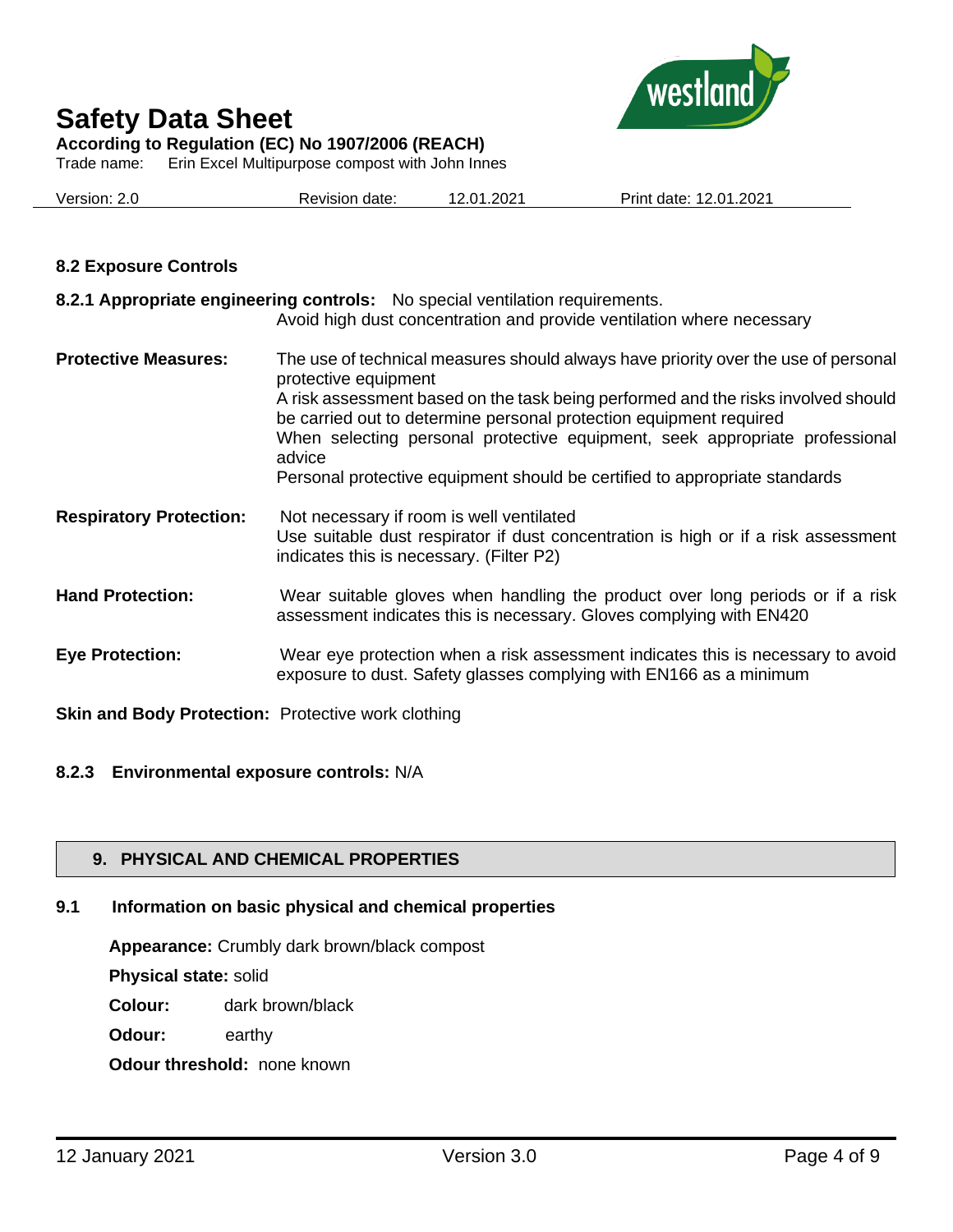

**According to Regulation (EC) No 1907/2006 (REACH)**

Trade name: Erin Excel Multipurpose compost with John Innes

Version: 2.0 Revision date: 12.01.2021 Print date: 12.01.2021

#### **9.2 Other information**:

|                               | Value          | <b>Concentration</b> | <b>Method</b>  | <b>Temperature</b> | <b>Pressure</b> | Remark         |
|-------------------------------|----------------|----------------------|----------------|--------------------|-----------------|----------------|
| pH                            | $5.5 - 6.0$    |                      |                | $20^{\circ}$ C     |                 | $\blacksquare$ |
| <b>Melting point/freezing</b> | $\blacksquare$ | $\blacksquare$       | $\blacksquare$ |                    | $\blacksquare$  | $\blacksquare$ |
| point                         |                |                      |                |                    |                 |                |
| <b>Initial boiling</b>        | ÷,             | $\blacksquare$       | $\blacksquare$ | $\blacksquare$     | $\blacksquare$  | $\blacksquare$ |
| point/boiling range           |                |                      |                |                    |                 |                |
| <b>Flash point</b>            | $\blacksquare$ | $\blacksquare$       | $\blacksquare$ | $\blacksquare$     | $\blacksquare$  | $\blacksquare$ |
| <b>Evaporation rate</b>       | $\blacksquare$ | $\blacksquare$       | $\blacksquare$ | $\blacksquare$     | $\blacksquare$  | $\blacksquare$ |
| <b>Flammability (solid,</b>   | $\blacksquare$ | $\blacksquare$       | $\blacksquare$ | $\blacksquare$     |                 | $\blacksquare$ |
| gas)                          |                |                      |                |                    |                 |                |
| <b>Upper/lower</b>            | $\blacksquare$ | $\blacksquare$       | $\blacksquare$ | $\blacksquare$     | $\blacksquare$  | $\blacksquare$ |
| flammability or               |                |                      |                |                    |                 |                |
| explosive limits              |                |                      |                |                    |                 |                |
| <b>Upper explosive limits</b> | $\blacksquare$ | $\blacksquare$       | $\blacksquare$ | $\blacksquare$     | $\blacksquare$  | $\blacksquare$ |
| Lower explosive limits        | $\blacksquare$ | $\blacksquare$       | $\blacksquare$ | $\blacksquare$     | $\blacksquare$  | $\blacksquare$ |
| Vapour pressure               | $\blacksquare$ | $\blacksquare$       | $\blacksquare$ | $\blacksquare$     | $\blacksquare$  | $\blacksquare$ |
| <b>Vapour density</b>         | $\blacksquare$ | $\blacksquare$       | $\blacksquare$ | $\blacksquare$     | $\blacksquare$  | $\blacksquare$ |
| <b>Relative density</b>       | $200 -$        | $\blacksquare$       | $\blacksquare$ | $\blacksquare$     | $\blacksquare$  | $\blacksquare$ |
|                               | 250g/l         |                      |                |                    |                 |                |
| Solubility(ies)               | $\blacksquare$ | $\blacksquare$       | $\blacksquare$ | $\blacksquare$     | $\blacksquare$  | $\blacksquare$ |
| <b>Partition coefficient:</b> | $\blacksquare$ | $\blacksquare$       | $\blacksquare$ | $\blacksquare$     |                 | $\blacksquare$ |
| n-octanol/water               |                |                      |                |                    |                 |                |
| Auto-ignition                 | $\blacksquare$ | $\blacksquare$       | $\blacksquare$ | $\blacksquare$     | $\blacksquare$  | $\blacksquare$ |
| temperature                   |                |                      |                |                    |                 |                |
| <b>Decomposition</b>          | $\blacksquare$ | $\blacksquare$       | $\blacksquare$ | $\blacksquare$     |                 | $\blacksquare$ |
| temperature                   |                |                      |                |                    |                 |                |
| <b>Viscosity</b>              | $\blacksquare$ | $\blacksquare$       | $\blacksquare$ | $\blacksquare$     | $\blacksquare$  | $\blacksquare$ |
| Viscosity, dynamic            | $\overline{a}$ | $\blacksquare$       | $\blacksquare$ | $\blacksquare$     | $\blacksquare$  | $\blacksquare$ |
| <b>Viscosity, cinematic</b>   | $\blacksquare$ | $\blacksquare$       | $\blacksquare$ | $\blacksquare$     | $\blacksquare$  | $\blacksquare$ |
| <b>Explosive properties</b>   | $\blacksquare$ | $\blacksquare$       | $\blacksquare$ | $\blacksquare$     | $\blacksquare$  | $\blacksquare$ |
| <b>Oxidising properties</b>   | $\blacksquare$ | $\blacksquare$       | $\blacksquare$ | $\blacksquare$     | $\blacksquare$  | $\blacksquare$ |

#### **10. STABILITY AND REACTIVITY**

**10.1 Reactivity:** Stable under normal conditions of storage, handling and use

**10.2 Chemical Stability:** Stable under normal conditions of storage, handling and use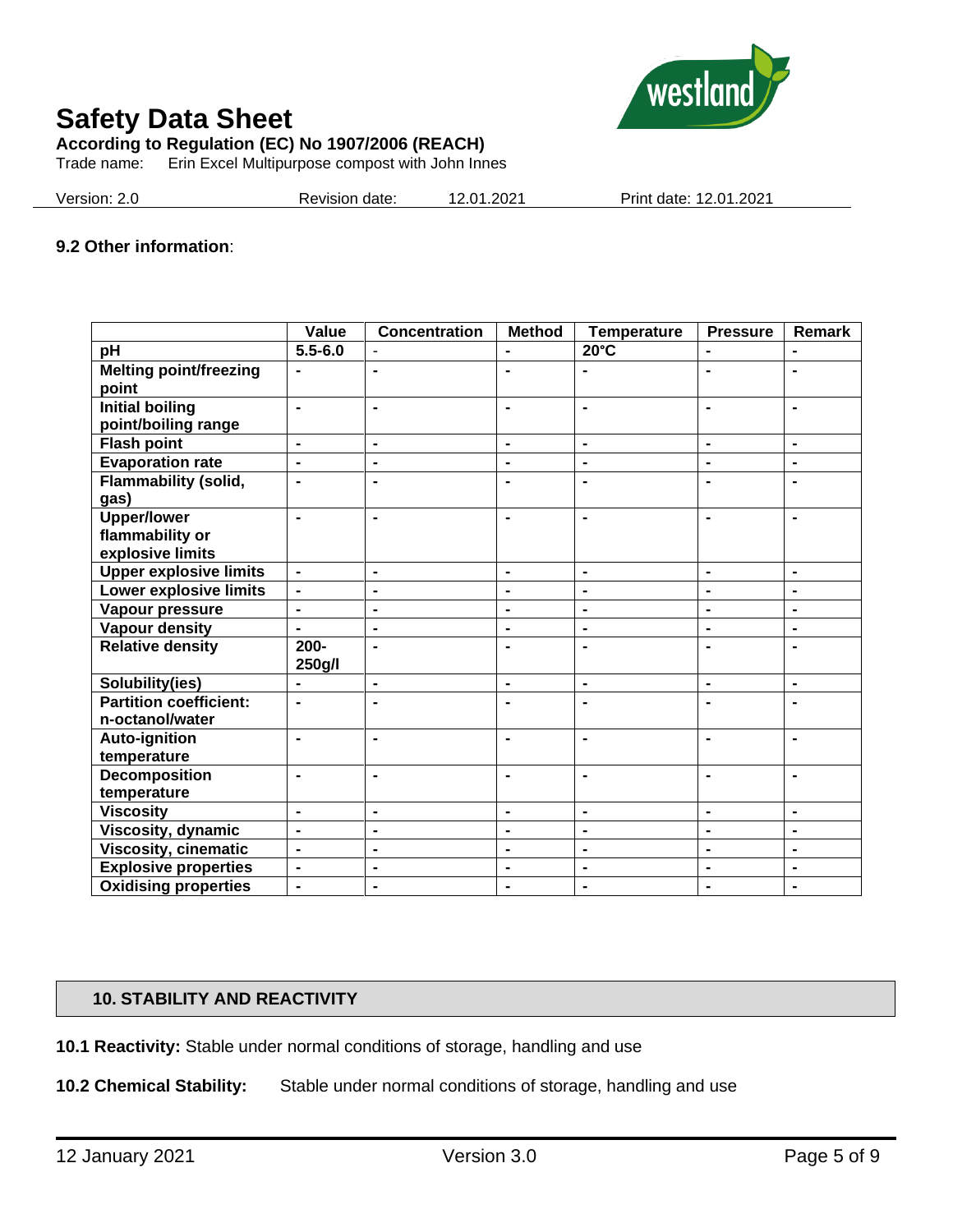

**According to Regulation (EC) No 1907/2006 (REACH)**

Trade name: Erin Excel Multipurpose compost with John Innes

Version: 2.0 Revision date: 12.01.2021 Print date: 12.01.2021

**10.3 Possibility of hazardous reactions**: Hazardous reactions will not occur under normal transport or storage conditions.

**10.4 Conditions To Avoid**: Extremes of temperature

**10.5 Incompatible Materials**: Oxidising agents

**10.6 Hazardous decomposition products**: Heating or fire can release toxic or irritant vapours and fumes

#### **11. TOXICOLOGICAL INFORMATION**

**Toxicokinetics, metabolism and distribution**

- **11.1 Information on toxicological effects**
- **Acute Toxicity:** Mixture not classified for acute toxicity

**Skin corrosion/ Irritation:** The mixture is not classified as skin irritant

**Eye damage/Irritation:** The mixture is not classified for eye damage

**Respiratory or Skin Sensitization:** The mixture is not classified as a sensitizer

**CMR effects (carcinogenity, mutagenicity and toxicity for reproduction):** The mixture is not classified as mutagenic, carcinogen, reproductive toxic or aspiration hazard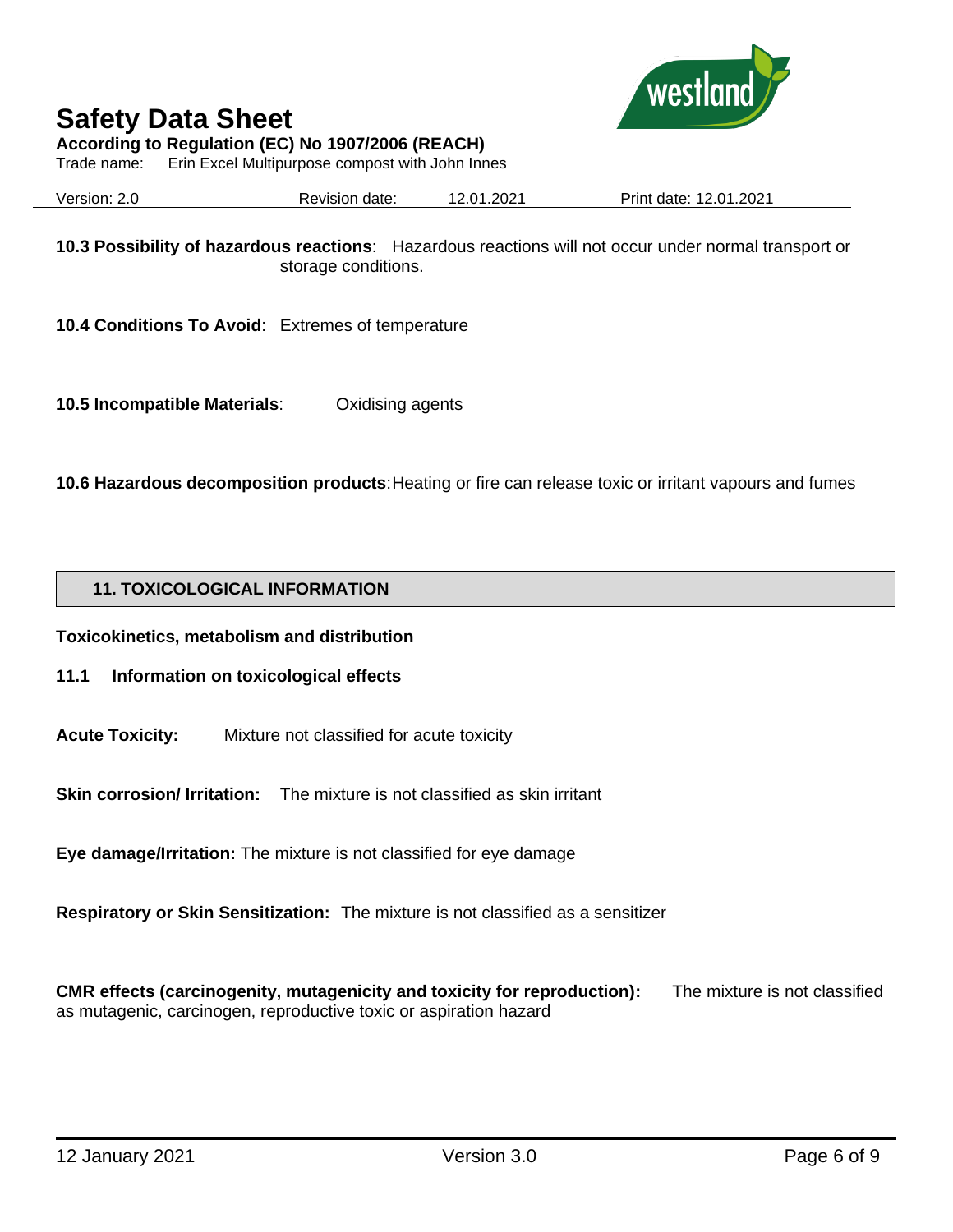

#### **Safety Data Sheet According to Regulation (EC) No 1907/2006 (REACH)**

Trade name: Erin Excel Multipurpose compost with John Innes

Version: 2.0 Revision date: 12.01.2021 Print date: 12.01.2021

#### **12. ECOLOGICAL INFORMATION**

The mixture is not classified for environmental hazard

| 12.1 Toxicity:                         | No information available on mixture |
|----------------------------------------|-------------------------------------|
| 12.2 Persistence and Degradability:    | No information available on mixture |
| <b>12.3 Bioaccumulative Potential:</b> | No information available on mixture |
| 12.4 Mobility in Soil:                 | No information available on mixture |
| 12.5 PBT and vPvB assessment:          | No information available on mixture |
| Other adverse effects:                 | Information not available           |

#### **13. DISPOSAL CONSIDERATIONS**

#### **13.1 Waste treatment methods**

**Product:** Spread product over land as soil conditioner Check if agriculture use is possible. Where possible recycling is preferred to disposal or incineration. If recycling is not practicable, dispose of in compliance with local regulations. **Contaminated Packaging:** Empty remaining contents. Completely empty containers can be put in the bin or disposed of in compliance

with applicable local regulations

**Additional information:** none known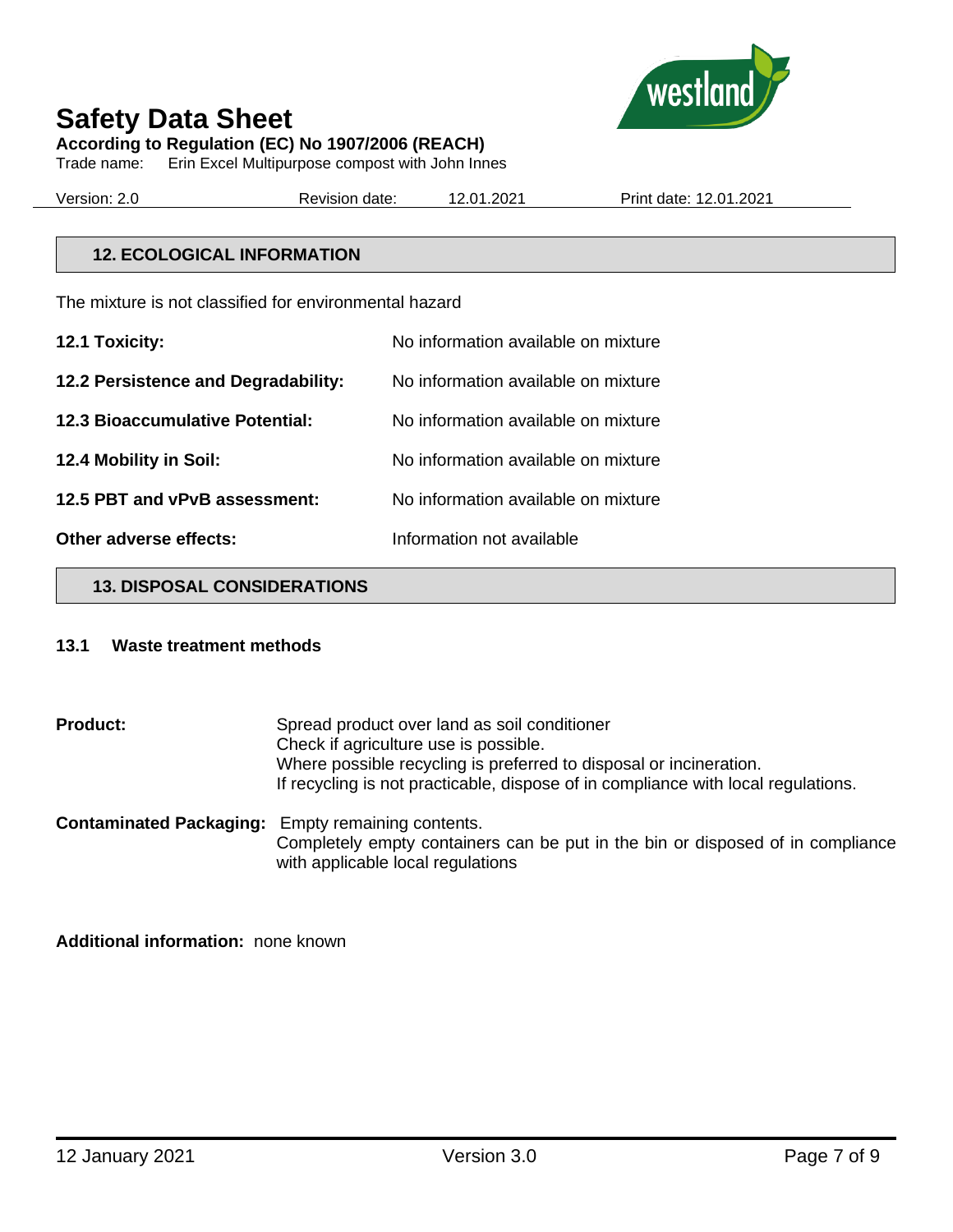

**According to Regulation (EC) No 1907/2006 (REACH)**

Trade name: Erin Excel Multipurpose compost with John Innes

Version: 2.0 Revision date: 12.01.2021 Print date: 12.01.2021

#### **14. TRANSPORT INFORMATION**

|                                        | <b>Land transport</b><br>(ADR/RID) | Inland waterway<br>transport (ADN) | Sea transport<br>(IMDG) | Air transport (ICAO-<br>TI / IATA-DGR) |
|----------------------------------------|------------------------------------|------------------------------------|-------------------------|----------------------------------------|
| UN No.<br>14.1                         | Not dangerous                      | Not dangerous                      | Not dangerous           | Not dangerous                          |
|                                        | goods                              | goods                              | goods                   | goods                                  |
| <b>UN Proper shipping name</b><br>14.2 | Not dangerous                      | Not dangerous                      | Not dangerous           | Not dangerous                          |
|                                        | goods                              | goods                              | goods                   | goods                                  |
| 14.3 Transport hazard class(es)        | Not dangerous                      | Not dangerous                      | Not dangerous           | Not dangerous                          |
|                                        | goods                              | goods                              | goods                   | goods                                  |
| Hazard label(s)                        | Not dangerous                      | Not dangerous                      | Not dangerous           | Not dangerous                          |
|                                        | goods                              | goods                              | goods                   | goods                                  |
| Packing group<br>14.4                  | Not dangerous                      | Not dangerous                      | Not dangerous           | Not dangerous                          |
|                                        | goods                              | goods                              | goods                   | goods                                  |
| <b>Environmental hazards</b><br>14.5   | Not dangerous                      | Not dangerous                      | Not dangerous           | Not dangerous                          |
|                                        | goods                              | goods                              | goods                   | goods                                  |

#### **14.6 Special precautions for user:** None

#### **14.7 Transport in bulk according to Annex II of MARPOL 73/78 and the IBC Code**

**Additional information:** None

#### **15. REGULATORY INFORMATION**

#### **15.1 Safety, health and environmental regulations/legislation specific for the substance of mixture:**

This mixture is classified in accordance with Regulation (EC) 1272/2008.

**15.2 Chemical Safety Assessment:** A Chemical Safety Assessment has not been undertaken for this mixture

#### **16. OTHER INFORMATION**

#### **16.1 Indication of changes:** Revised and updated